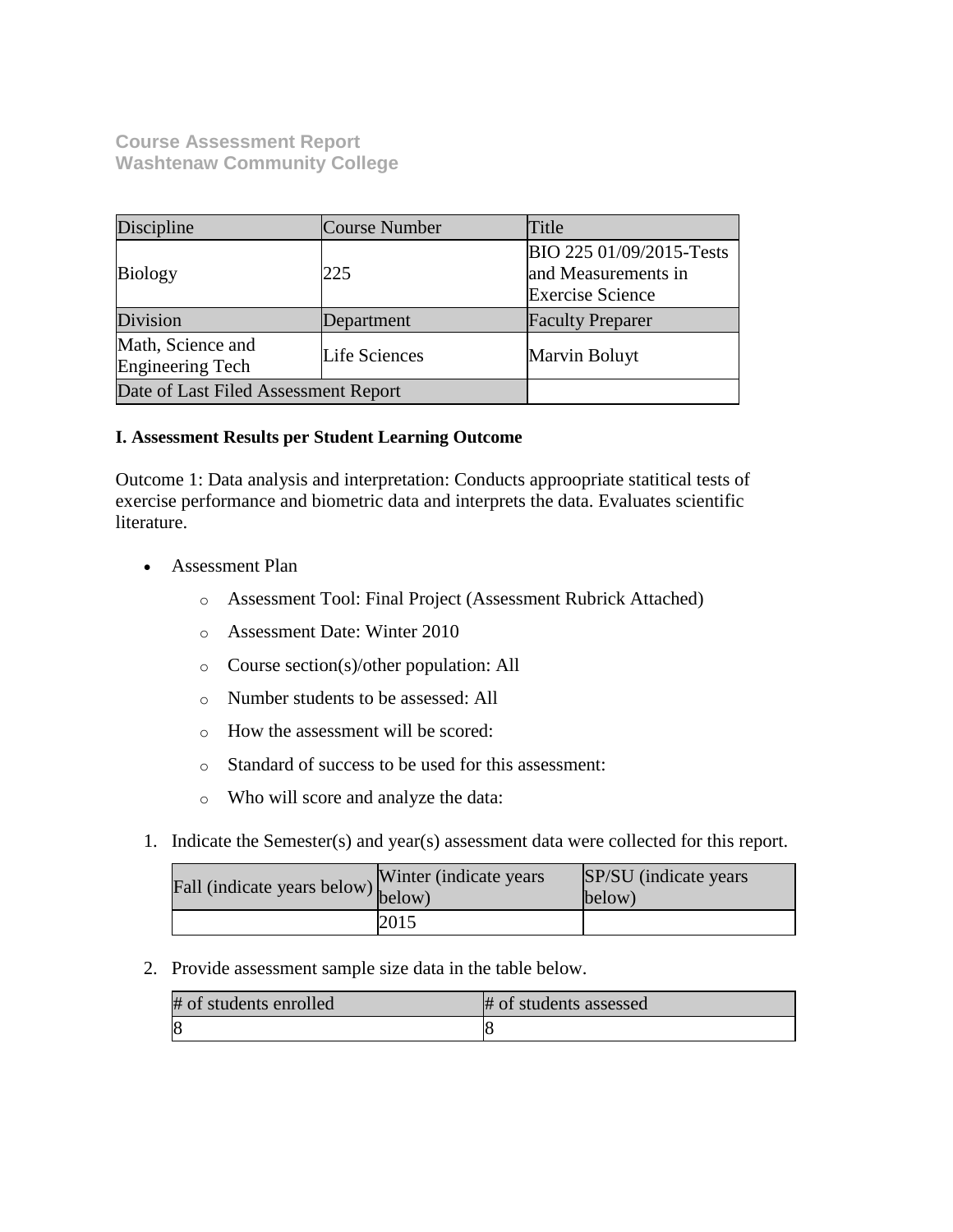3. If the number of students assessed differs from the number of students enrolled, please explain why all enrolled students were not assessed, e.g. absence, withdrawal, or did not complete activity.

8 of 8 students enrolled were assessed.

4. Describe how students from all populations (day students on campus, DL, MM, evening, extension center sites, etc.) were included in the assessment based on your selection criteria.

8 of 8 students were selected for assessment.

5. Describe the process used to assess this outcome. Include a brief description of this tool and how it was scored.

Final Project (Original Research Paper) was evaluated with a grading rubric. The original rubric used a scoring system of 1, 2 or 3. I modified the rubric to create percentages. A score of 75% on the new rubric is equivalent to a 2 on the original rubric.

6. Briefly describe assessment results based on data collected for this outcome and tool during the course assessment. Discuss the extent to which students achieved this learning outcome and indicate whether the standard of success was met for this outcome and tool.

Met Standard of Success: Yes

7 of the 8 students 87.5% completing the course scored at least 75% on the final project (Original Research Paper). Scores ranged from 53.5% to 93.5%.

7. Based on your interpretation of the assessment results, describe the areas of strength in student achievement of this learning outcome.

Students demonstrated acceptable levels of competence in meeting the goals of outcome #1. This is likely because they practice these skills throughout the course using multiple experimental paradigms. They also have an opportunity to revise their final project if it exhibits deficiencies in the outcome measures.

8. Based on your analysis of student performance, discuss the areas in which student achievement of this learning outcome could be improved. If student met standard of success, you may wish to identify your plans for continuous improvement.

Throughout the semester, we practice the skills identified in outcome #1 and we observed marked improvement. The more practice we can fit into the course meeting times, the more improvement in these skills can be expected.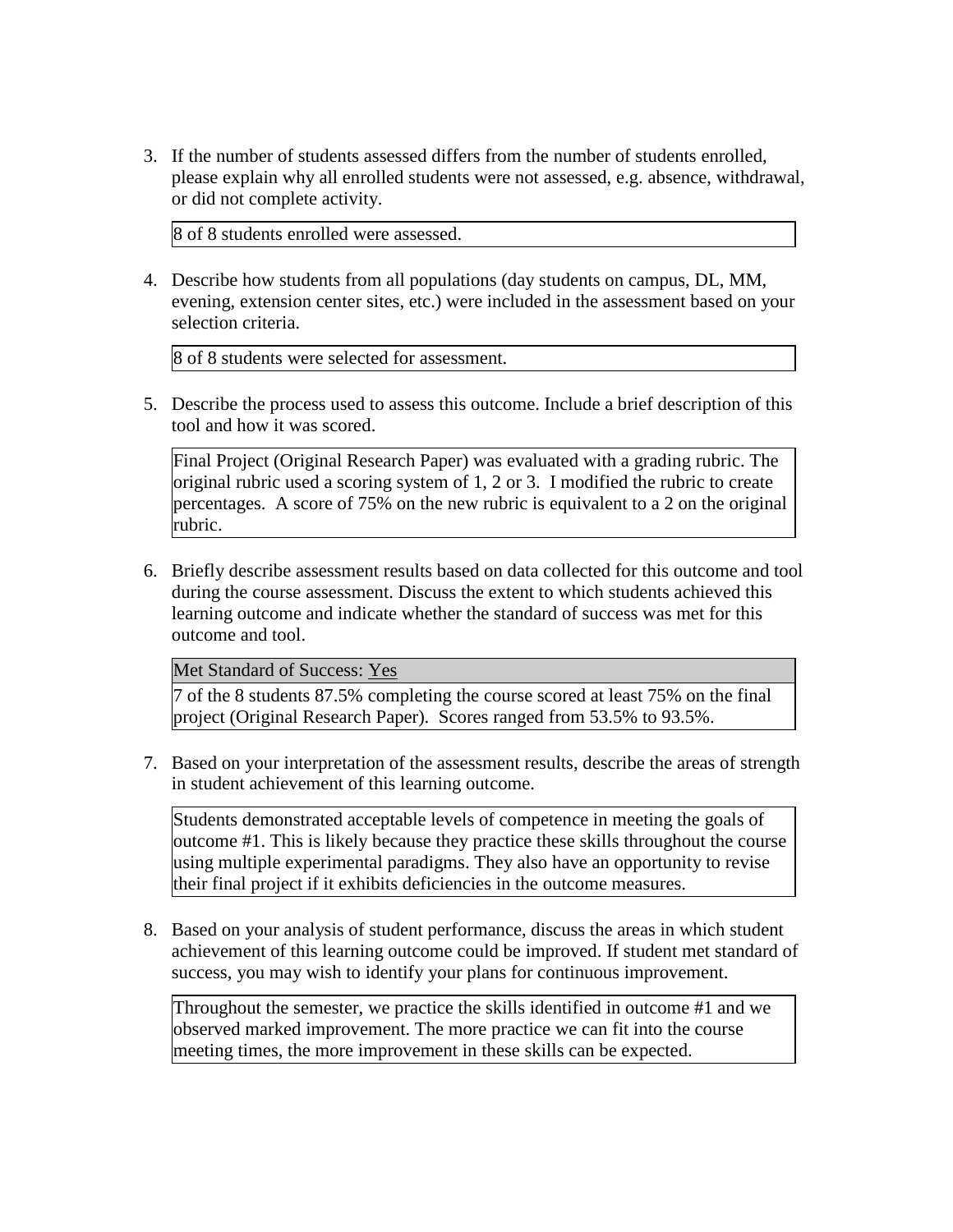Outcome 2: Physiological Tests: Conducts tests to ascertain maximal oxygen uptake, strength, and body composition of human subjects.

- Assessment Plan
	- o Assessment Tool: Performance in Laboratory (Mastery Checklists Attached)
	- o Assessment Date: Winter 2010
	- o Course section(s)/other population: All
	- o Number students to be assessed: All
	- o How the assessment will be scored:
	- o Standard of success to be used for this assessment:
	- o Who will score and analyze the data:
- 1. Indicate the Semester(s) and year(s) assessment data were collected for this report.

| Fall (indicate years below) below) | Winter (indicate years) | SP/SU (indicate years)<br>below) |
|------------------------------------|-------------------------|----------------------------------|
|                                    | 2015                    |                                  |

2. Provide assessment sample size data in the table below.

| # of students enrolled | # of students assessed |
|------------------------|------------------------|
| $\overline{\epsilon}$  |                        |

3. If the number of students assessed differs from the number of students enrolled, please explain why all enrolled students were not assessed, e.g. absence, withdrawal, or did not complete activity.

8 of 8 students enrolled were assessed.

4. Describe how students from all populations (day students on campus, DL, MM, evening, extension center sites, etc.) were included in the assessment based on your selection criteria.

8 of the 8 students, all of those that completed the course, were assessed.

5. Describe the process used to assess this outcome. Include a brief description of this tool and how it was scored.

Mastery Checklists

6. Briefly describe assessment results based on data collected for this outcome and tool during the course assessment. Discuss the extent to which students achieved this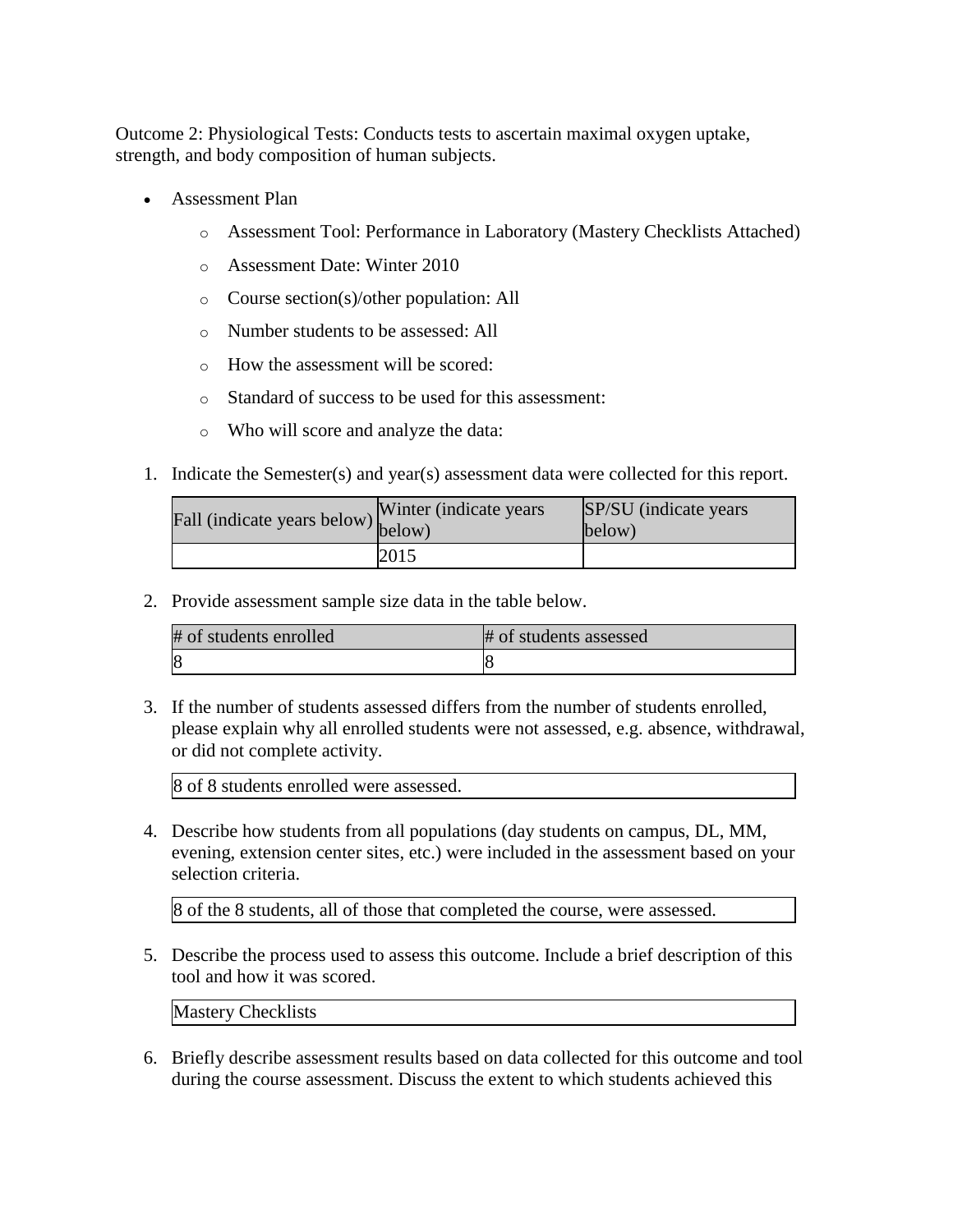learning outcome and indicate whether the standard of success was met for this outcome and tool.

Met Standard of Success: Yes

100% of the 8 students who completed the course scored 100% mastery on the aerobic capacity assessment checklist. 7 of 8 students (87.5%) scored a 100% on the mastery checklist for body composition.

7. Based on your interpretation of the assessment results, describe the areas of strength in student achievement of this learning outcome.

Students performed well on the mastery skills. Only one student failed to master one of the checklists. He was absent on the evaluations day and was provided an opportunity to complete it on a later day, but did not avail himself of the opportunity.

8. Based on your analysis of student performance, discuss the areas in which student achievement of this learning outcome could be improved. If student met standard of success, you may wish to identify your plans for continuous improvement.

Students performed well on the mastery skills. No improvement is possible here.

Outcome 3: Personal Training Skills: Demonstrates competence in the comparison of knowledge, skills, and abilities required for the Certified Personal Trainer as listed in the current edition of ACSM's Guidelines for Exercise Testing and Prescription.

- Assessment Plan
	- o Assessment Tool: External: ACSM Certification Exam for either Personal Trainer or Health/Fitness Instructor.
	- o Assessment Date: Winter 2010
	- o Course section(s)/other population: All
	- o Number students to be assessed: All
	- o How the assessment will be scored:
	- o Standard of success to be used for this assessment:
	- o Who will score and analyze the data:
- 1. Indicate the Semester(s) and year(s) assessment data were collected for this report.

| Fall (indicate years below) $\begin{bmatrix} \text{w}\text{ inner} \\ \text{below} \end{bmatrix}$ | Winter (indicate years) | SP/SU (indicate years)<br>below) |
|---------------------------------------------------------------------------------------------------|-------------------------|----------------------------------|
|                                                                                                   | 2015                    |                                  |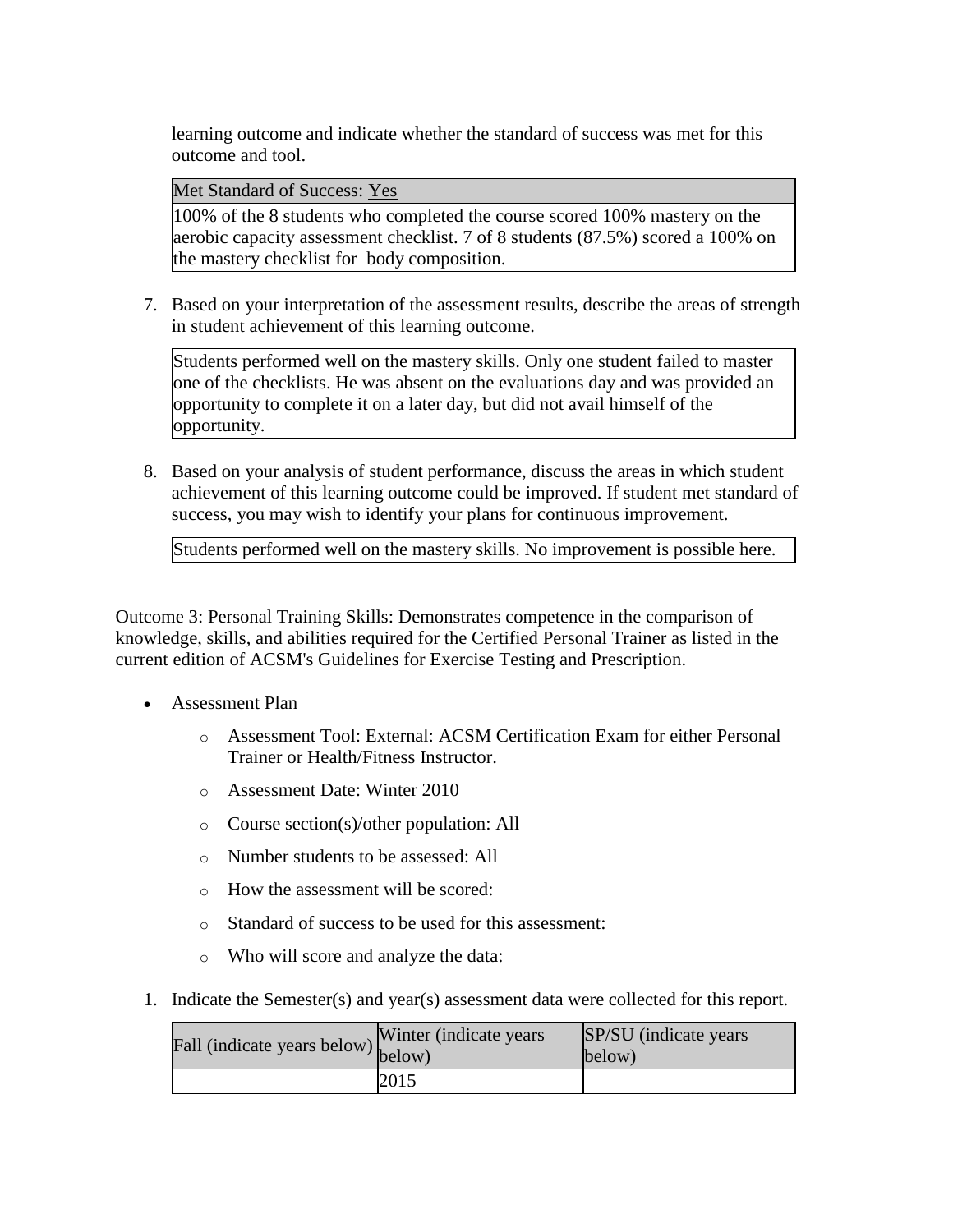2. Provide assessment sample size data in the table below.

| # of students enrolled      | # of students assessed |
|-----------------------------|------------------------|
| $\mathcal{S}_{\mathcal{S}}$ |                        |

3. If the number of students assessed differs from the number of students enrolled, please explain why all enrolled students were not assessed, e.g. absence, withdrawal, or did not complete activity.

All students took the final exam that contained ASCM-derived questions. Scores ranged from 71.1 to 97%. One student took the external ACSM exam and passed it.

4. Describe how students from all populations (day students on campus, DL, MM, evening, extension center sites, etc.) were included in the assessment based on your selection criteria.

Only one of the students in this cohort chose to take the voluntary ACSM Personal Training Exam.

All students took the final exam containing ACSM-derived questions.

5. Describe the process used to assess this outcome. Include a brief description of this tool and how it was scored.

One of the students in this cohort chose to take the voluntary ACSM Personal Training Exam.

This student passed the ACSM personal training exam.

6. Briefly describe assessment results based on data collected for this outcome and tool during the course assessment. Discuss the extent to which students achieved this learning outcome and indicate whether the standard of success was met for this outcome and tool.

## Met Standard of Success: Yes

One of the students in this cohort chose to take the voluntary ACSM Personal Training Exam. This student passed the ACSM personal training exam.

7 of the 8 (or 87.5%) students scored at least 75% on the final exam that included representative questions from the ACSM Certification exam material. Thus, we would predict that 7 of 8 students would have passed the ACSM certification exam.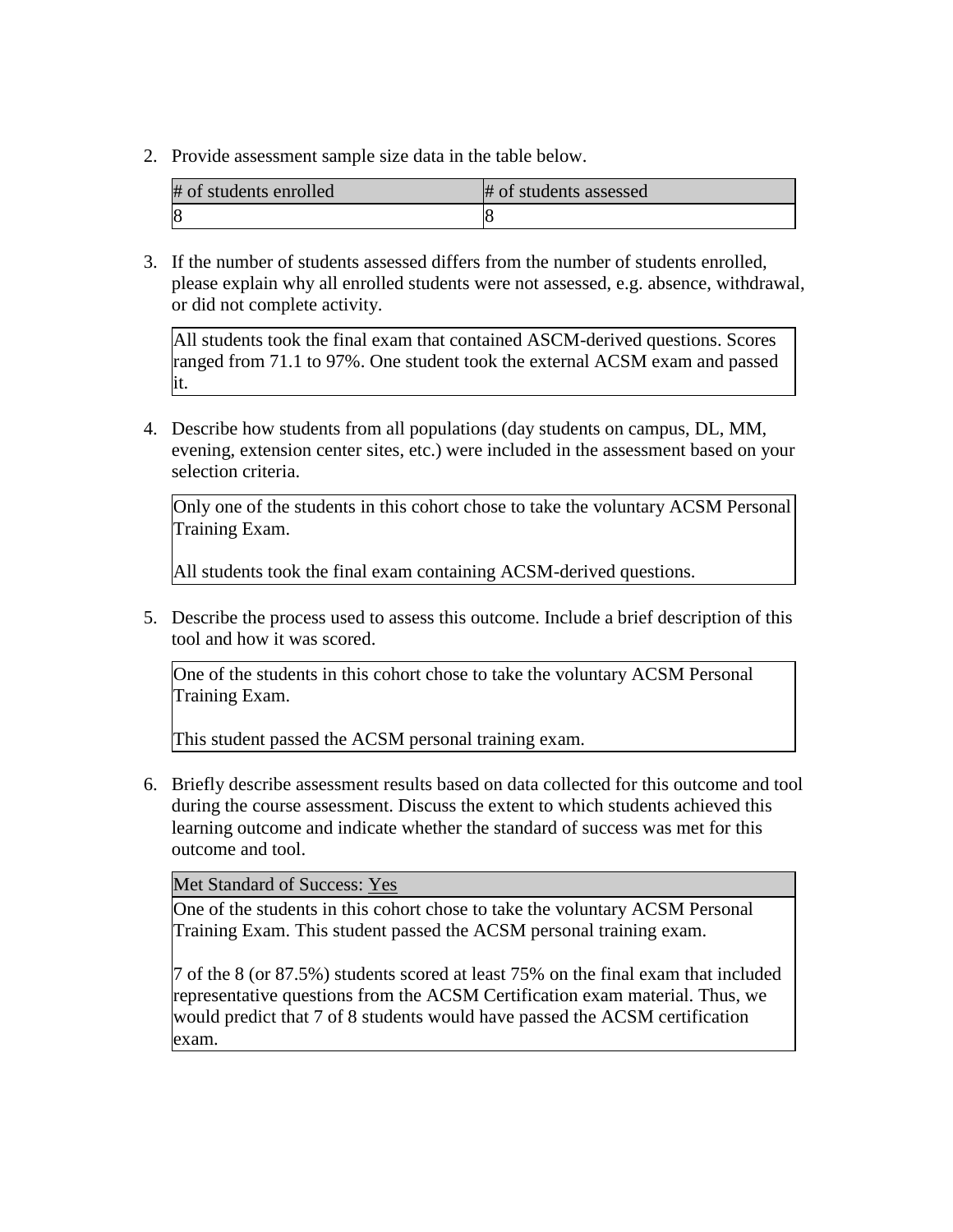7. Based on your interpretation of the assessment results, describe the areas of strength in student achievement of this learning outcome.

Despite meeting the goals of this outcome, the performance on the final exam that covers some of the material evaluated in the ACSM Certification exam indicates that improvement in more effectively teaching these objectives is possible and desirable.

8. Based on your analysis of student performance, discuss the areas in which student achievement of this learning outcome could be improved. If student met standard of success, you may wish to identify your plans for continuous improvement.

We will plan to spend more time in class on some of the more problematic questions that students struggle with on the exam. We will perform an item analysis on the final exam to identify the problem areas that could benefit most from more attention.

## **II. Course Summary and Action Plans Based on Assessment Results**

1. Describe your overall impression of how this course is meeting the needs of students. Did the assessment process bring to light anything about student achievement of learning outcomes that surprised you?

Overall, the data suggest that the Bio 225 course is meeting the needs of the students very well. In terms of the scientific skills described in outcome one, students demonstrate a high level of competence that exceeds the outcome goals substantially. Anecdotally, I can also add that students appear to make very large improvements in these skills from the beginning to the end of this course.

In terms of the mastery skills outcome, the students typically get so much practice at these skills during the prerequisite courses and the 225 course that they all perform at the mastery level. The data indicate that there is no room for improvement on this outcome.

According to the data in this assessment, the most room for improvement exists in outcome 3. It is a goal of the program to have students that complete BIO 225 be adequately prepared to pass the ACSM Personal Training Certification exam. In addition to the single student from this semster who took the ACSM external exam, at least two students from other semesters have taken the ACSM Personal Training Certifcation exam, and each of those students passed on the first try and reported that they were well prepared by BIO 225 and by the Exercise Science program overall.